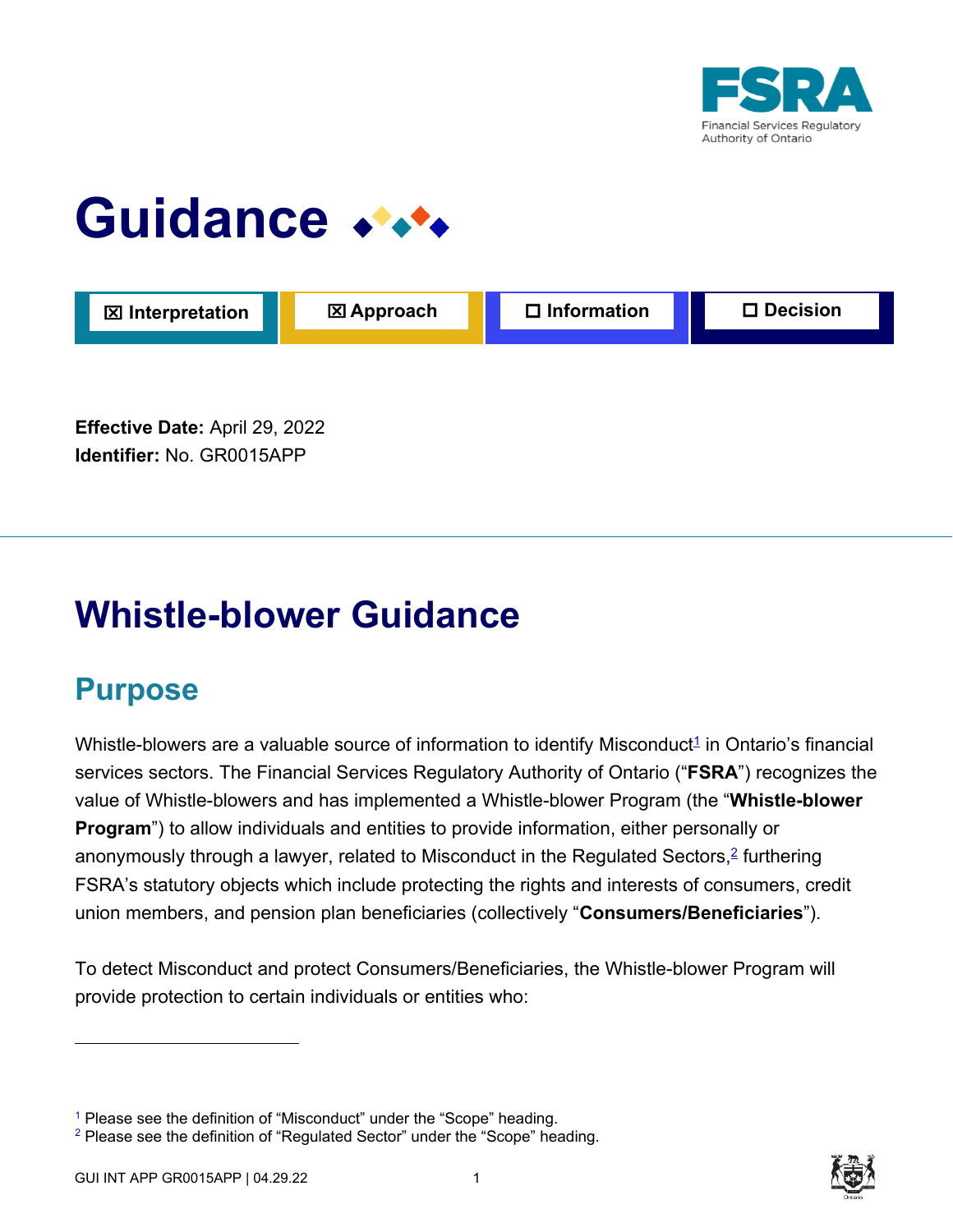- (1) come forward in good faith with valuable, timely and primarily non-public (i.e., insider) information related to Misconduct in a Regulated Sector
- (2) request FSRA maintain their identity in confidence
- (3) receive an assurance of confidentiality from FSRA<sup>3</sup> ("**Whistle-blower**")

To support implementation of the Whistle-blower Program, this Guidance:

- (1) communicates FSRA's approach to determining who qualifies as a Whistle-blower under the *Financial Services Regulatory Authority of Ontario Act, 2016* ("**FSRA Act**"),<del><sup>1</sup></del> and who receives the protections outlined in this Guidance
- (2) outlines FSRA's interpretation of the Whistle-blower protections in the FSRA Act, including the type and scope of protections and the recourse available to Whistle-blowers
- (3) informs individuals and entities how they can submit information to FSRA's Whistle-blower Program.

# **Scope**

This Guidance applies to any individual or entity that has information related to an alleged or intended contravention (i.e., "**Misconduct**") under one of the following Acts (the sectors regulated by such Acts being the "**Regulated Sector**"): 5

- the *Credit Unions and Caisses Populaires Act*
- the *Financial Professionals Title Protection Act*
- the *Insurance Act*

<sup>3</sup> The FSRA Act grants FSRA's Chief Executive Officer ("CEO") authority over whistleblower complaints. However, for the purposes of this Guidance, reference will be made to FSRA as the CEO may delegate authority to FSRA employees, as permitted by s 10(2.3) of the *Financial Services Regulatory Authority of Ontario Act*. <sup>4</sup> *Financial Services Regulatory Authority of Ontario Act, 2016*, SO 2016, c 37, schedule 8 [FSRA Act].

5 In this Guidance, the definition of "Regulated Sector" means an Act listed in or prescribed under the definition of "regulated sector" in s 1(1) of the FSRA Act.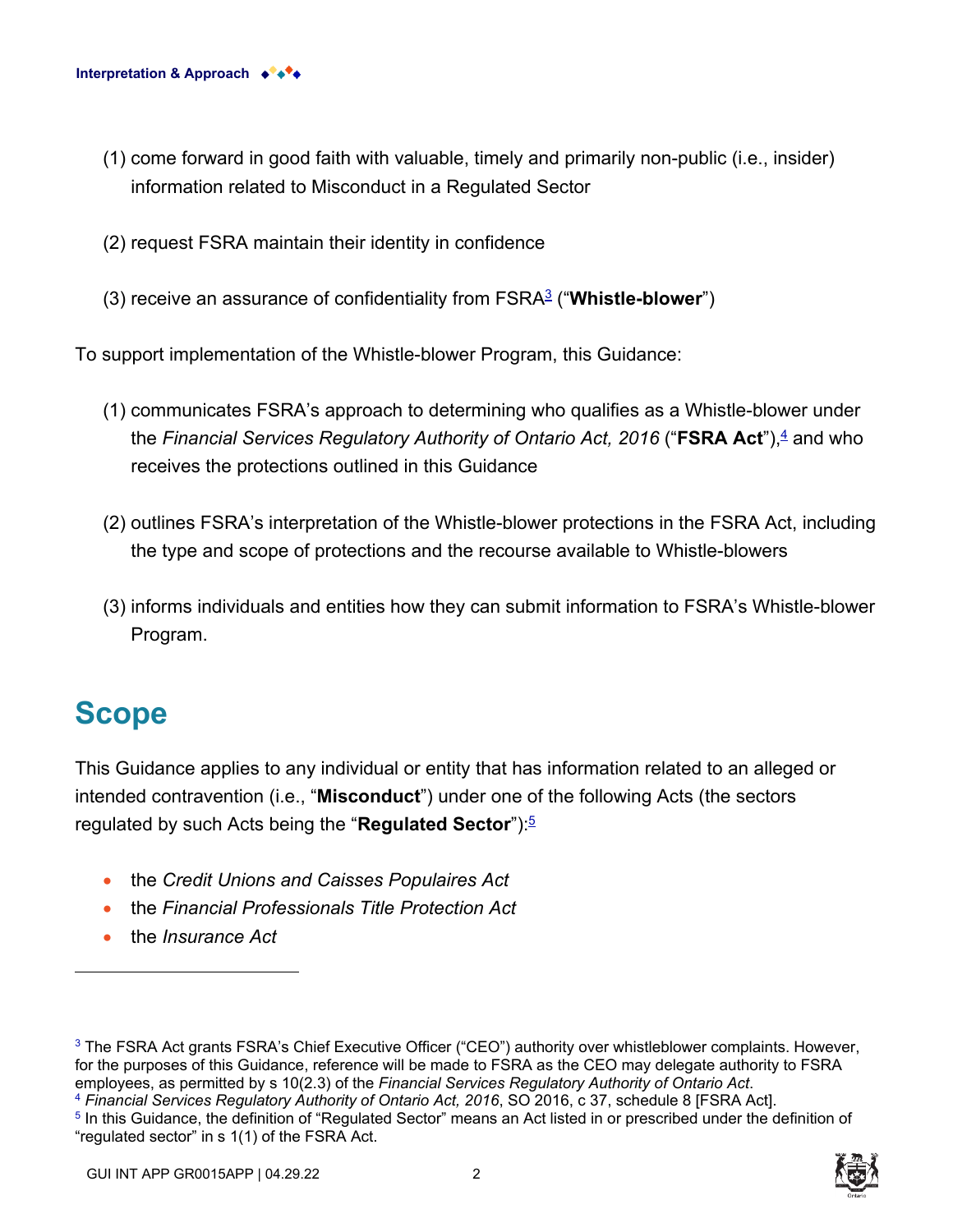- the *Loan and Trust Corporations Act*
- the *Mortgage Brokerages, Lenders and Administrators Act*
- the *Pension Benefits Act*
- the *Pooled Registered Pension Plans Act*; or
- such other legislation as may be prescribed

This Guidance also applies to any individual or entity who is the subject of a Whistle-blower complaint and affects all entities regulated by FSRA as well as their directors, officers and employees where applicable, including:

- accident benefits service providers
- co-operative corporations
- corporate insurance agencies
- credit unions and caisses populaires
- insurance adjusters
- insurance agents
- insurance brokers
- insurance companies
- loan and trust corporations
- mortgage administrators
- mortgage agents
- mortgage brokers
- mortgage brokerages
- pension plan administrators

# **Rationale and background**

FSRA's Whistle-blower program aims to encourage individuals or entities who are aware of Misconduct in the Regulated Sectors to inform FSRA so that appropriate action can be taken. Such action may include an investigation and, where necessary, enforcement proceedings to protect Consumers/Beneficiaries. To encourage the reporting of Misconduct, FSRA will take all reasonable efforts to ensure individuals and entities who identify Misconduct in a Regulated Sector can provide that information to FSRA on a confidential basis without fear of reprisal through the provision of formal Whistle-blower protection under the Whistle-blower Program.



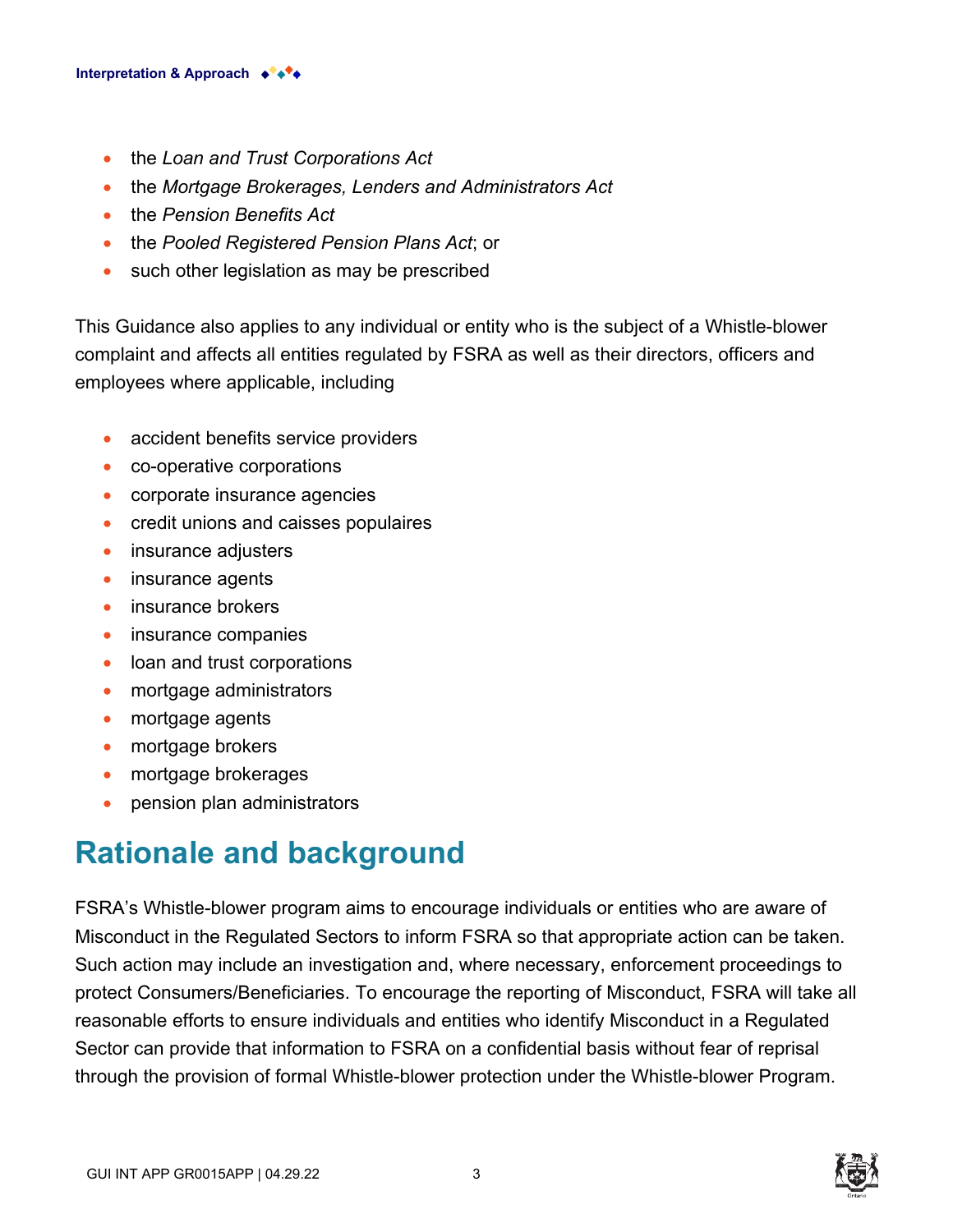Encouraging Whistle-blowers to come forward by offering them statutory protection furthers FSRA's statutory objects under the FSRA Act in relation to the Regulated Sectors by:

- contributing to public confidence
- deterring deceptive or fraudulent conduct, practices and activities
- promoting high standards of business conduct
- protecting the rights and interests of consumers, pension plan beneficiaries and members of a credit union  $6$

FSRA's approach to the Whistle-blower Program will be guided by the following principles:

- **Transparency**: FSRA's practices and procedures in respect of information provided by Whistle-blowers, as well as the level of protections that it can offer a Whistle-blower, will be openly and clearly communicated.
- **Risk-based**: FSRA's response to Misconduct will be proportionate to the risk identified by the Whistle-blower and potential harm to the public.
- **Consumer/Beneficiary Centric**: FSRA's Whistleblower Program is designed to encourage Whistle-blowers to come forward with information that will help FSRA identify Misconduct with a view to more effectively protecting Consumers/Beneficiaries.

# **Eligibility requirements**

This section outlines the requirements that an individual or entity will need to meet to be considered a Whistle-blower under the FSRA Act and receive the protections under the Whistleblower Program.

Not every individual or entity who submits information through the Whistle-blower Program will be granted Whistle-blower status and offered protection by FSRA. The protections and recourses in the Whistle-blower Program, as outlined in this Guidance, are only available to individuals or



<sup>6</sup> FSRA Act, supra note 4, s 3.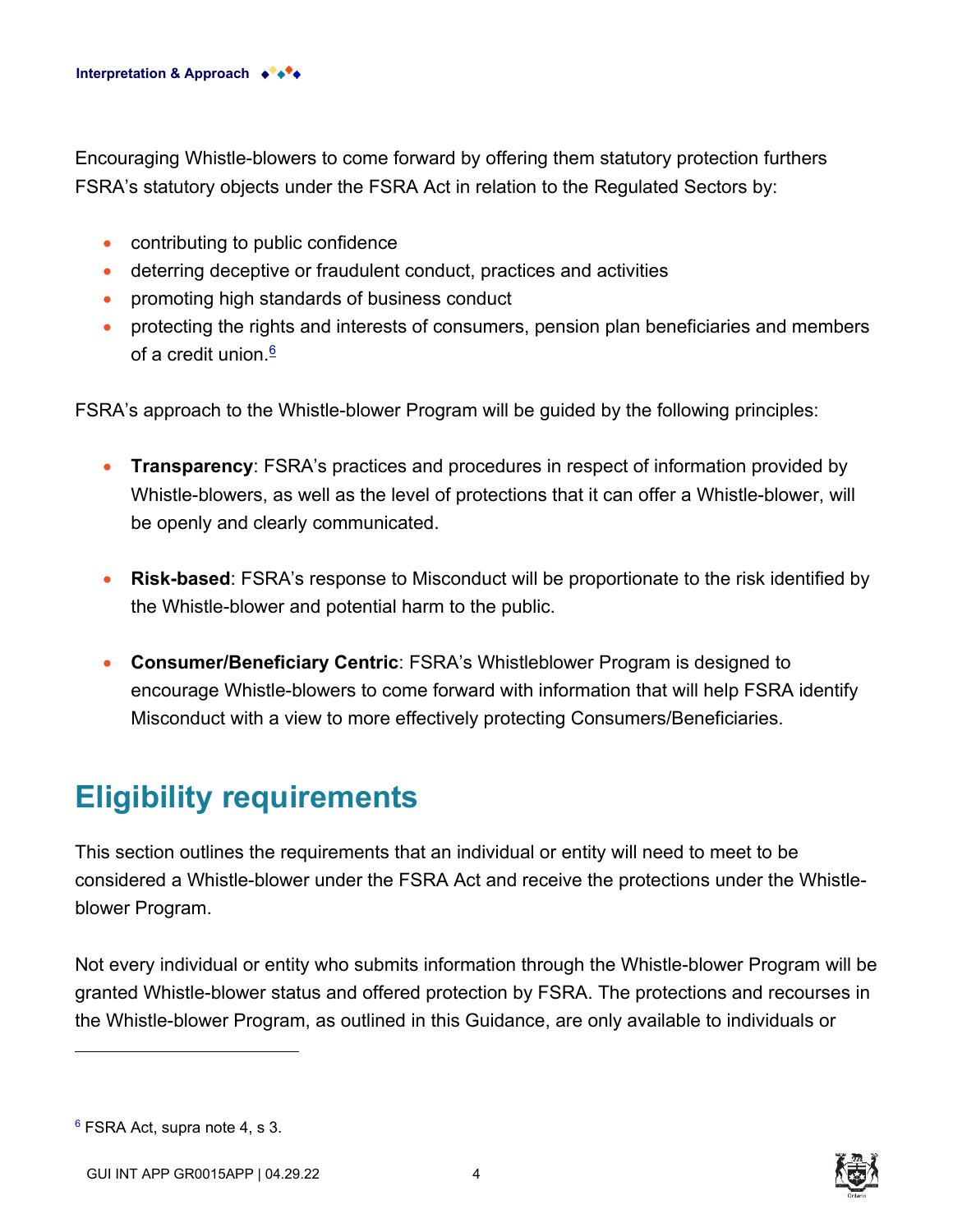entities who meet the requirements set out in the FSRA Act*,* 7 and who receive a written assurance of confidentiality from FSRA.

**Individuals or entities who do not meet the requirements under the Whistle-blower Program, or who do not receive a written assurance of confidentiality from FSRA, will not be considered Whistle-blowers under the FSRA Act and will not benefit from the protections afforded under the Whistle-blower Program. Please read this Guidance carefully before you provide information to FSRA under the Whistle-blower Program.** 

Individuals or entities who wish to remain completely anonymous may choose to retain a lawyer to submit information to FSRA's Whistle-blower Program. Further information on submissions by lawyers is outlined in the "Submission Process" section of this Guidance.

### **Requirements**

FSRA will consider an individual or entity to be a Whistle-blower and entitled to protection under the Whistle-blower Program, if they:

- a. disclose to FSRA, in good faith, information related to Misconduct in a Regulated Sector
- b. request that their identity as a Whistle-blower be kept confidential
- c. are provided with a written assurance of confidentiality by  $\mathsf{FSRA}$ .<sup>8</sup>

#### **Good faith**

To be entitled to protection under the Whistle-blower Program, Whistle-blowers are required to disclose information related to Misconduct to FSRA in good faith. FSRA interprets "good faith" in subsection 20.5(a) of the FSRA Act to mean that Whistle-blowers who provide information to FSRA do so with an honest belief that there has been Misconduct and without any intention of defrauding or taking advantage of FSRA or another party. In this context, good faith requires an



 $^7$  For the purposes of ss 20.6 to 20.8, a person or entity is a whistle-blower if: (a) the person or entity discloses to the Chief Executive Officer, in good faith, an alleged or intended contravention of an Act listed in or prescribed under the definition of "regulated sector" in s 1(1); (b) the person or entity requests that their identity as a whistle-blower be kept confidential; and (c) the Chief Executive Officer provides the person or entity with an assurance of confidentiality, subject to s 20.8.

<sup>8</sup> See FSRA Act, supra note 4, s 20.8.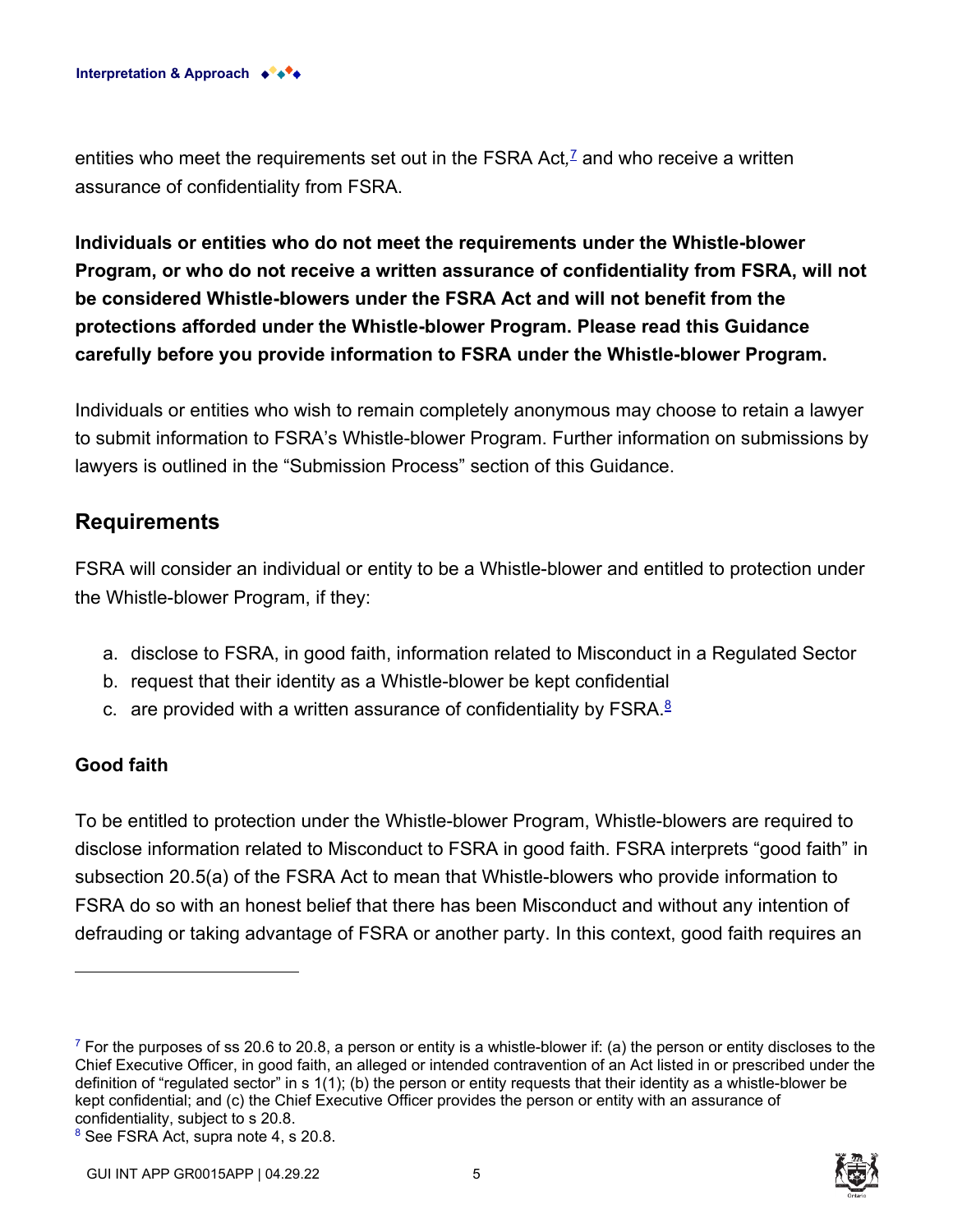

individual or entity to come forward without the intent of personally benefiting from the disclosure, either by personally profiting or by gaining advantage in a dispute or disagreement.

#### **Whistle-blowers vs. Complainants**

Generally, FSRA does not consider a "Complainant" to qualify as a Whistle-blower. Individuals or entities who are considered a Complainant will not be able to rely on the protections under the Whistle-blower Program.

In FSRA's view, a "**Complainant**" is typically an individual or entity who is dissatisfied with a product or service they received from a regulated entity or licensed individual and is not an employee or other person with inside knowledge of the entity providing such product or services. A complainant may or may not have information related to Misconduct in a Regulated Sector. For example, a pension plan member who is identifying a concern regarding their individual benefit provided from a pension plan (e.g., alleging that a benefit has been incorrectly calculated, or that a plan administrator has not complied with Ontario pension legislation) is generally a Complainant and not a Whistle-blower.

In addition, an individual or entity must request that their identity be kept confidential. Whistleblowers are generally concerned about potential reprisals as a result of providing information they have obtained in the course of their employment or as a function of having access to primarily non-public information. Where the nature of the Misconduct reported requires that the identity of the individual be disclosed in order to address alleged harm to the individual, FSRA would not be able to grant Whistle-blower protection. $9$ 

**Whistle-blowers**, in contrast, are often an existing or former employee or another person with inside information (e.g., present or former board member, agent, director or officer, vendor, broker, third party representative or competitor) of a regulated entity Alternatively, a Whistle-

 $^9$  For example, a pension plan member who alleges that a miscalculation of his or her pension benefit in  $\,$ contravention of the *Pension Benefits Act*, RSO 1990, c P.8. ("PBA") would generally not be considered a Whistleblower because the information provided is specific to the individual and any alleged Misconduct could not be addressed by FSRA through the Whistle-blower Program. Rather, the individual would have recourse as a Complainant since the PBA specifically allows for such issues to be addressed through FSRA's regulatory authority under s 87 of the PBA.

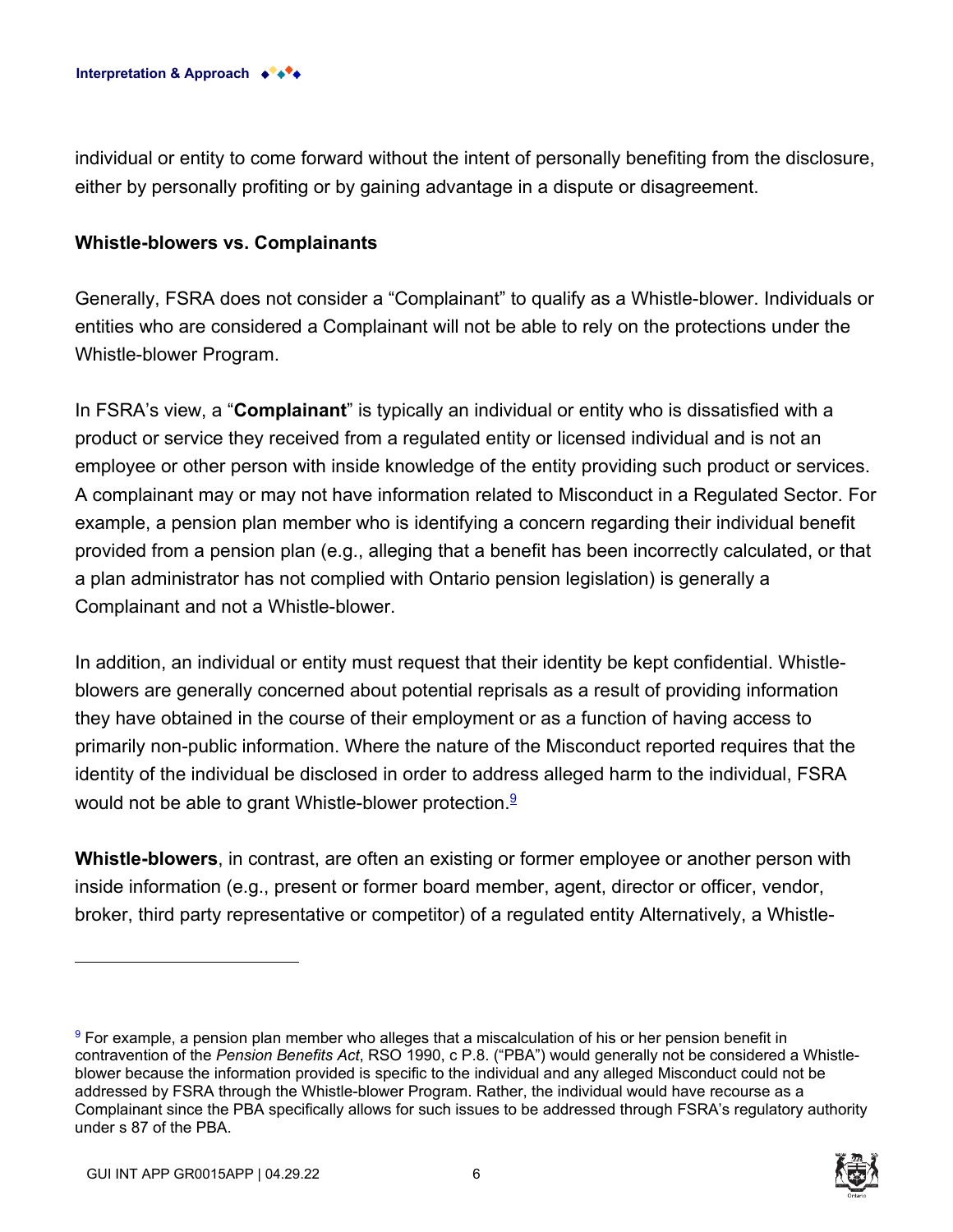blower can be a licensee who possesses valuable, timely and primarily non-public information related to Misconduct, and wishes to have their identity protected because of concerns related to potential reprisals against them by their employer or others. Generally, the type of information provided by a Whistle-blower is not publicly available.  $10$ 

# **Before submitting information to FSRA's Whistle-blower Program, please ensure you meet the above criteria to qualify as a Whistle-blower and are not a Complainant. FSRA will not offer an assurance of confidentiality to a Complainant.**

If you are dissatisfied with a product or service you have received from a regulated entity or licensed individual you can [file a complaint with FSRA.](https://www.fsrao.ca/submit-complaint-fsra)

# **Whistle-blower protections**

This section outlines the protections that FSRA can offer Whistle-blowers under the Whistle-blower Program as well as the limited circumstances in which a Whistle-blower's identity may be disclosed.

This section applies to individuals or entities who meet the requirements of a Whistle-blower under the Whistle-blower Program and who are provided with a written assurance of confidentiality by FSRA. If you do not receive a written assurance of confidentiality from FSRA, the protections and recourse under the Whistle-blower Program listed in this section will not apply to you.

# **1. Identity protection**

FSRA is required by law to keep confidential and not disclose the identity of a Whistle-blower, including any information or record that may reasonably be expected to reveal the identity of a Whistle-blower, subject to the exceptions listed in the FSRA Act and described below. $^{11}$ 



 $10$  For example, a CFO reporting information not available to the public about financial irregularities in a credit union regulated by FSRA, or a key employee or executive reporting about non-compliance by an insurance company may be considered Whistle-blowers and are encouraged to submit any information they have about the Misconduct to FSRA's Whistle-blower Program.

<sup>&</sup>lt;sup>11</sup> FSRA Act, supra note 4, s  $20.8(2)$ .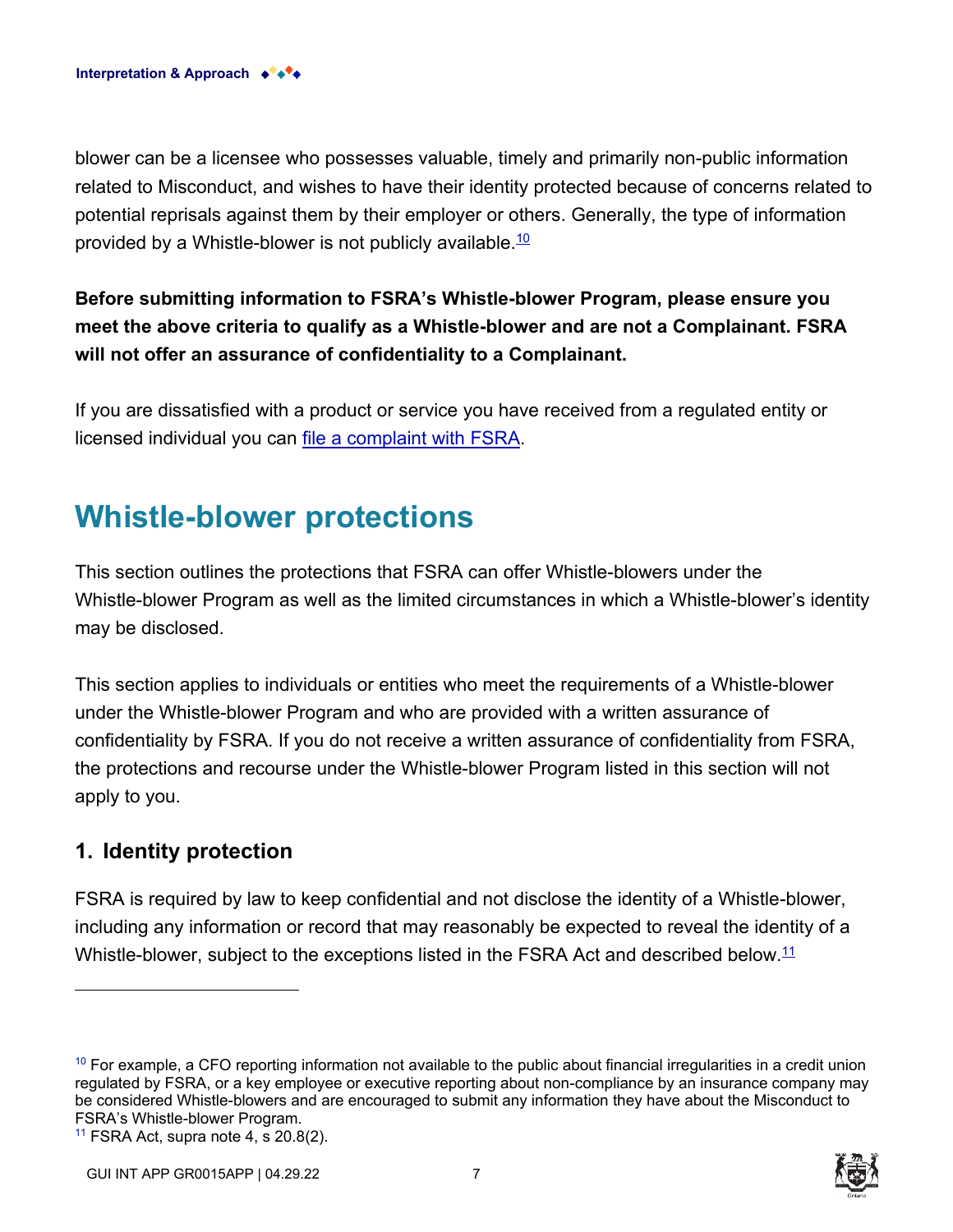Where FSRA determines an individual or entity is a Whistle-blower under the FSRA Act, that individual or entity will be given the following assurance of confidentiality:

FSRA will keep confidential, and not disclose the identity of a Whistle-blower or any information or record that could reasonably be expected to reveal the identity of the Whistle-blower. A Whistle-blower's identity will only be disclosed where (a) required by law or (b) where a valid exception under subsection 20.8(2) of the FSRA Act applies.

#### **(a) Disclosure required by law**

FSRA will take all reasonable efforts to maintain the confidentiality of a Whistle-blower's identity and information. However, a Whistle-blower's identity, and any information or record that could reasonably be expected to reveal the identity of the Whistle-blower, may be subject to disclosure during a legal proceeding. FSRA will make all reasonable efforts to resist any disclosure requests for a Whistle-blower's identity. In the limited circumstances identified in this Guidance, however, FSRA **cannot guarantee** that a Whistle-blower's identity will not be disclosed in all cases because the final decision in respect of disclosure of the Whistle-blower's identity will be made by a court or tribunal and not by FSRA.

#### **Freedom of information**

A Whistle-blower's identity, and any information or record that could reasonably be expected to reveal the identity of the Whistle-blower, is exempt from disclosure under Ontario's *Freedom of Information and Protection of Privacy Act* ("**FIPPA**").<sup>12</sup> As a result, FSRA's view is that requests for information related to a Whistle-blower's identity under FIPPA can be successfully resisted through the protections available in section 20.8 of the FSRA Act and subsection 67(2) of FIPPA.

#### **(b) Exceptions under the FSRA Act**

FSRA may disclose a Whistle-blower's identity if: $\frac{13}{2}$ 

<sup>12</sup> See ibid; see also *Freedom of Information and Protection of Privacy Act*, RSO 1990, c F.31 [FIPPA].  $13$  FSRA Act, supra note 4, s 20.8(2).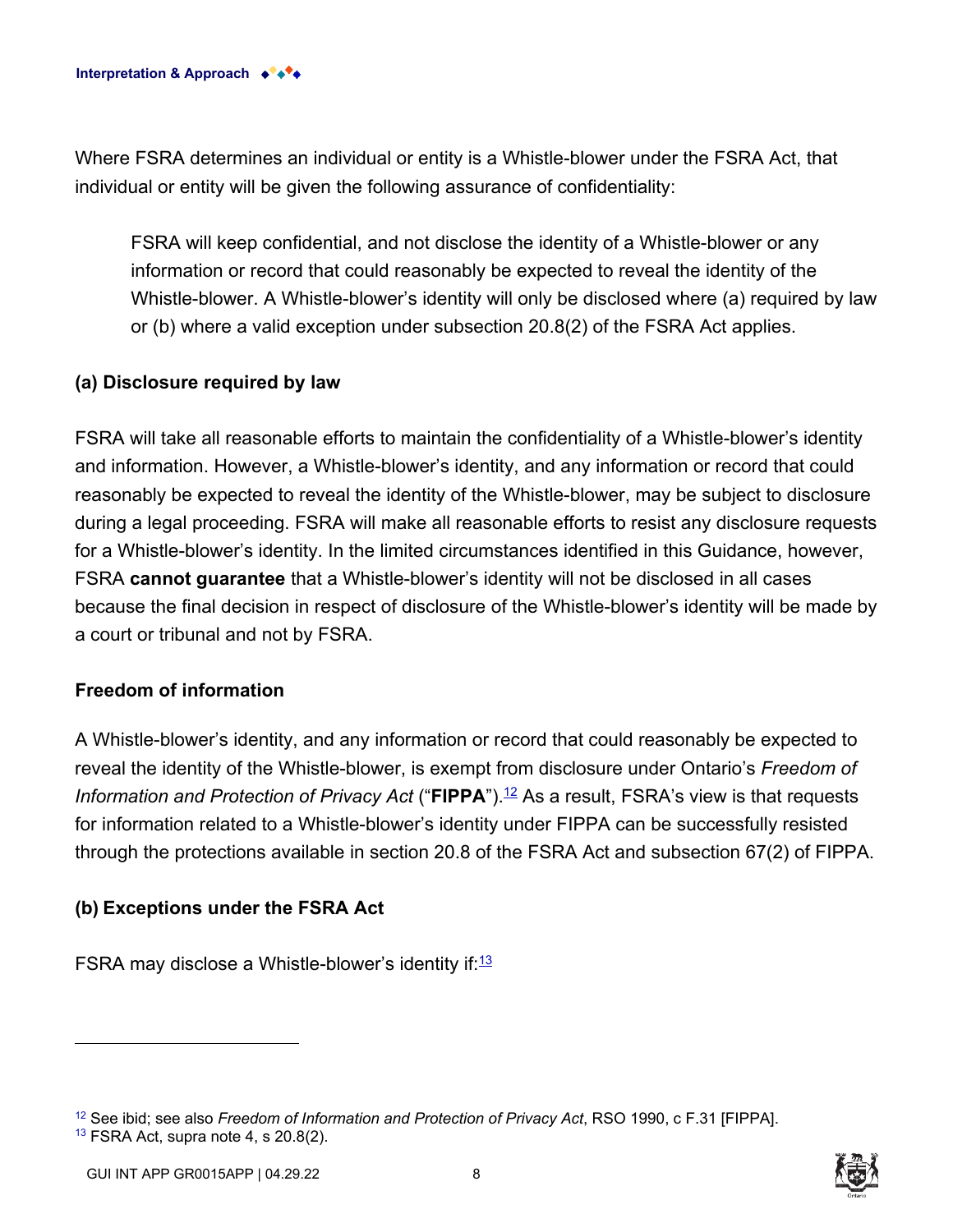- (a) the Whistle-blower consents; or
- (b) the disclosure is made to law enforcement because there are reasonable grounds to believe that the Whistle-blower has committed an offence under the *Criminal Code (Canada)* or a statute governing a Regulated Sector that is related to the Whistle-blower's disclosure to FSRA.

### **2. Protection from civil liability**

Whistle-blowers will not be liable in any civil proceeding for providing information to FSRA which relates to Misconduct in a Regulated Sector or for bringing a proceeding in response to a reprisal taken against them.  $\frac{14}{1}$ 

### **3. Protection from reprisals**

#### **What is a reprisal**

Whistle-blowers may be fearful of coming forward with information due to the negative repercussions (or reprisals) that may occur if the person or entity who is the subject of a Whistleblower's disclosure to FSRA discovers their identity. Reprisals can include:  $15$ 

- terminating, demoting, disciplining, penalizing or intimidating or threatening to do any of these in respect of a Whistle-blower's employment, contract, position or office; or
- any act or failure to act that detrimentally affects the Whistle-blower

The prohibition against reprisals has broad application and prohibits direct or indirect reprisals beyond the scope of matters related to the Whistle-blower's employment. FSRA interprets subsection 20.6(1) of the FSRA Act to also include any act or failure to act directed at any individual or entity related to the Whistleblower (e.g., a family member or employer of the Whistle-blower) and which, when assessed objectively, detrimentally affects the Whistle-blower, as constituting a reprisal.

 $14$  Ibid, s 20.6(3).  $15$  Ibid, s 20.6.



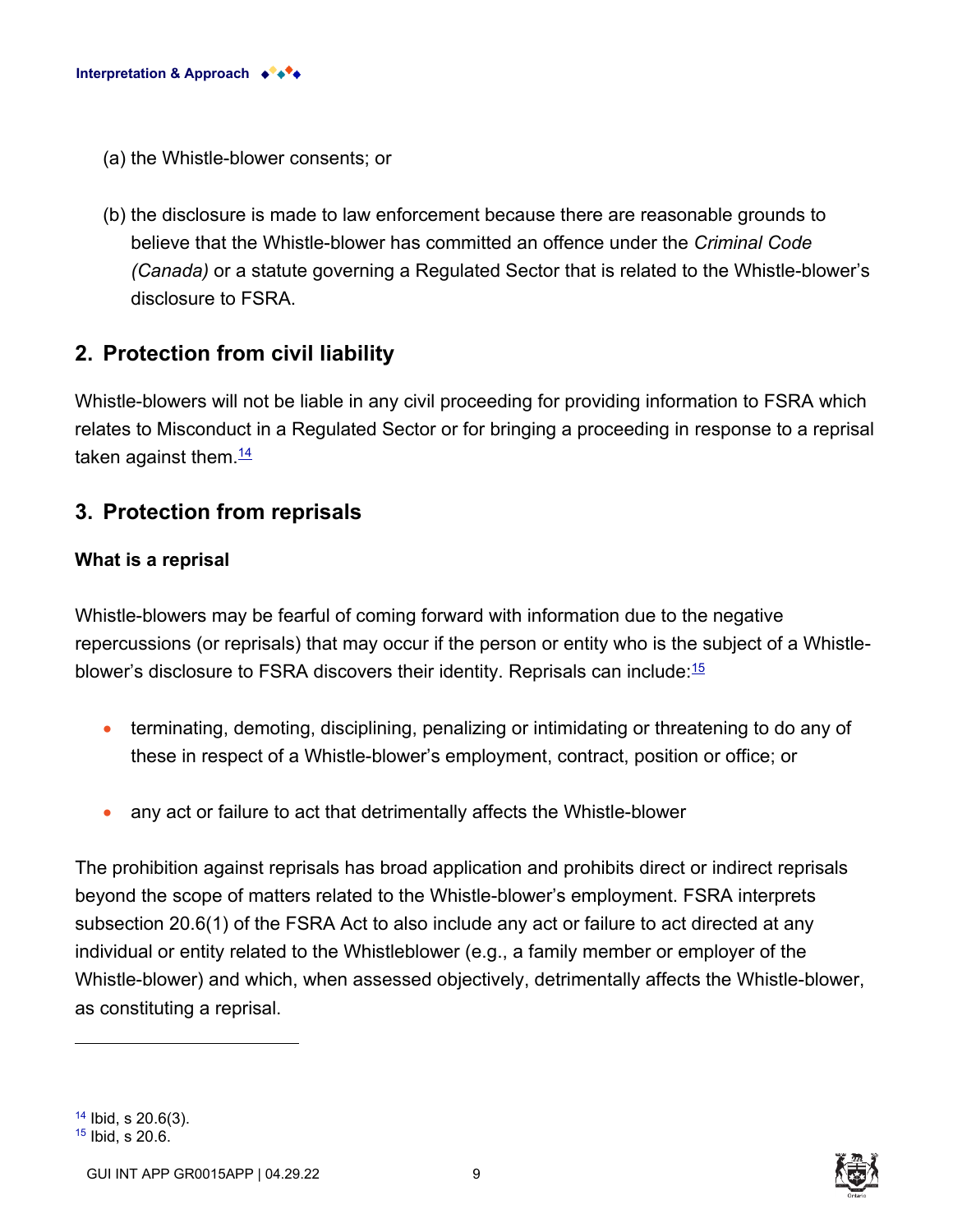#### **(a) Whistle-blowers' recourse**

Whistle-blowers who are subject to a reprisal for providing information to FSRA may:

- (1) make a complaint to be dealt with by final and binding settlement by arbitration under a collective or other agreement that provides for such a resolution; or
- (2) bring a civil proceeding in the Superior Court of Justice.<sup>16</sup>

An arbitrator or court may then re-instate the Whistle-blower's employment, position, contract or office with the same seniority or status and/or order compensation (including expenses and benefits lost) of up to two times the amount that would have been paid, but for the reprisal, including interest. The arbitrator or court may also order additional compensation, taking into considering the nature of the reprisal and any resulting losses.<sup>17</sup> Where the Whistle-blower brings a civil proceeding or has such matter dealt with by arbitration, there is a presumption that the person or entity alleged to have contravened the anti-reprisal protections under the FSRA Act has directed the reprisal against the Whistle-blower, and they must prove that they did not do  $\mathsf{so} \, \frac{18}{5}$ 

Further, any provision in an agreement, such as a confidentiality or non-disclosure provision in an employment, settlement confidentiality or non-disclosure agreement, that prevents a Whistleblower from providing information, cooperating with FSRA or giving evidence during a hearing, is void.

#### **(b) FSRA enforcement powers**

Where an individual or entity takes a reprisal against a Whistle-blower, FSRA may take the following action in respect of the person or entity suspected of taking the reprisal:

• conduct examinations or investigations or make inquiries

 $18$  Ibid, s 20.6(4).





 $16$  Ibid, s 20.6(3).  $17$  Ibid, s 20.6(5).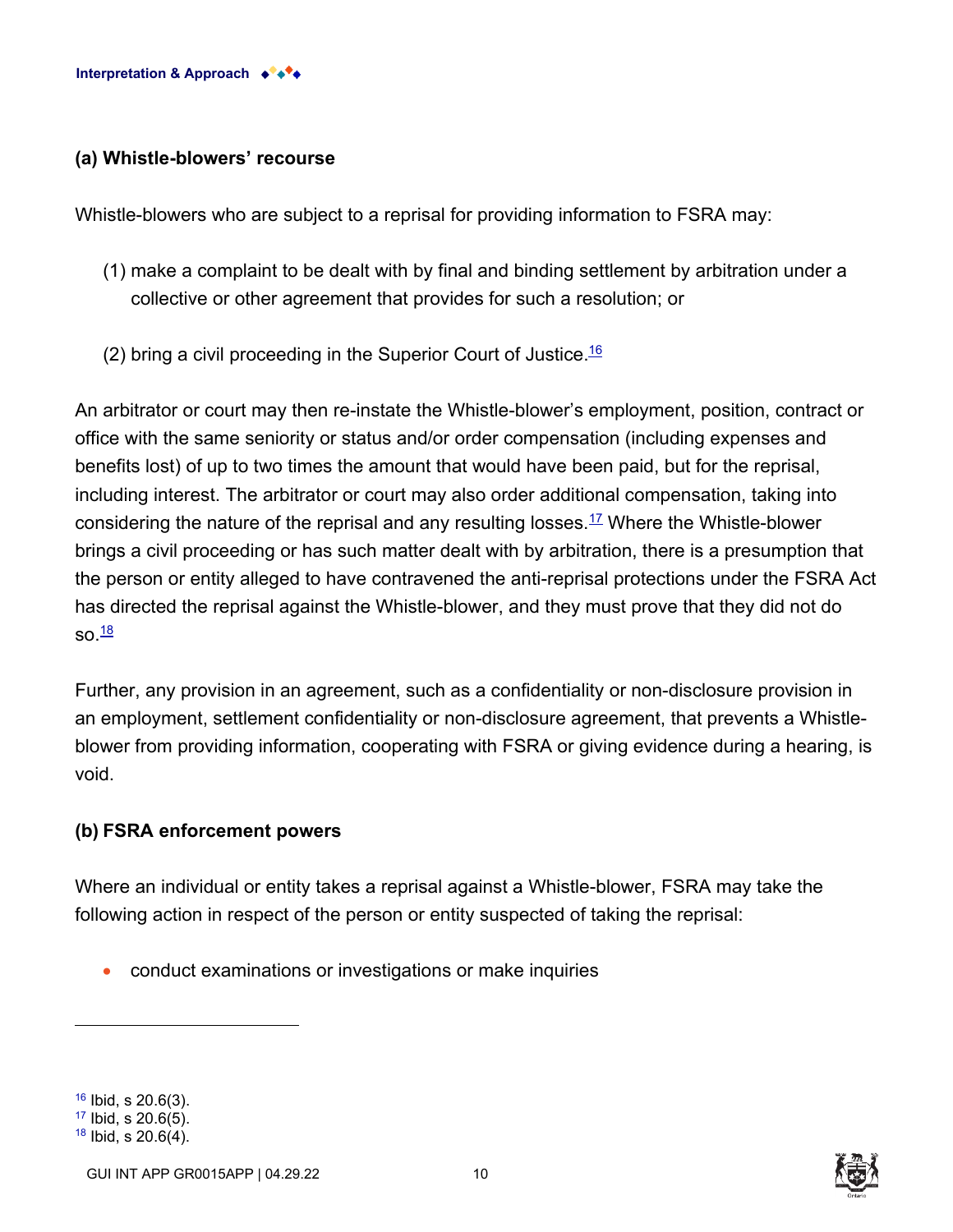- require any person or entity to provide information or produce any document that is relevant to the examination, investigation or inquiry
- enter, and have access to, any business premise that contains information related to the examination, investigation or inquiry $\frac{19}{12}$  or
- a charge alleging an offence against the individual or entity.

#### **Offences**

It is an offence to take reprisals against a Whistle-blower. Maximum penalties under the FSRA Act are \$500,000 and/or one year of imprisonment for individuals and \$1,000,000 for corporations.<sup>20</sup> Directors and officers of a corporation, partners in a partnership or members of a directing body can be held liable if they participate in or fail to take reasonable care to prevent a reprisal against a Whistle-blower  $\frac{21}{2}$ 

# **Submission process**

This section outlines how to submit information under the Whistle-blower Program as well as what you should expect during the process. It also explains how you can submit information to FSRA under the Whistle-blower Program, completely anonymously, through a lawyer (i.e., FSRA will never know your identity).

FSRA will only accept information from Whistle-blowers through the Whistle-blower Program's online submission page, other than where accommodations are required under the *Accessibility for Ontarians with Disabilities Act, 2005.*<sup>22</sup> Please read this Guidance in full before providing any information to FSRA under the Whistle-blower Program.

Please visit the home page for FSRA's [Whistle-blower Program.](https://www.fsrao.ca/fsras-whistle-blower-program)

 Ibid, s 20.9(1). Ibid, s 20.11. Ibid, s 20.10(2) & (3). SO 2005, c 11.

GUI INT APP GR0015APP | 04.29.22 11

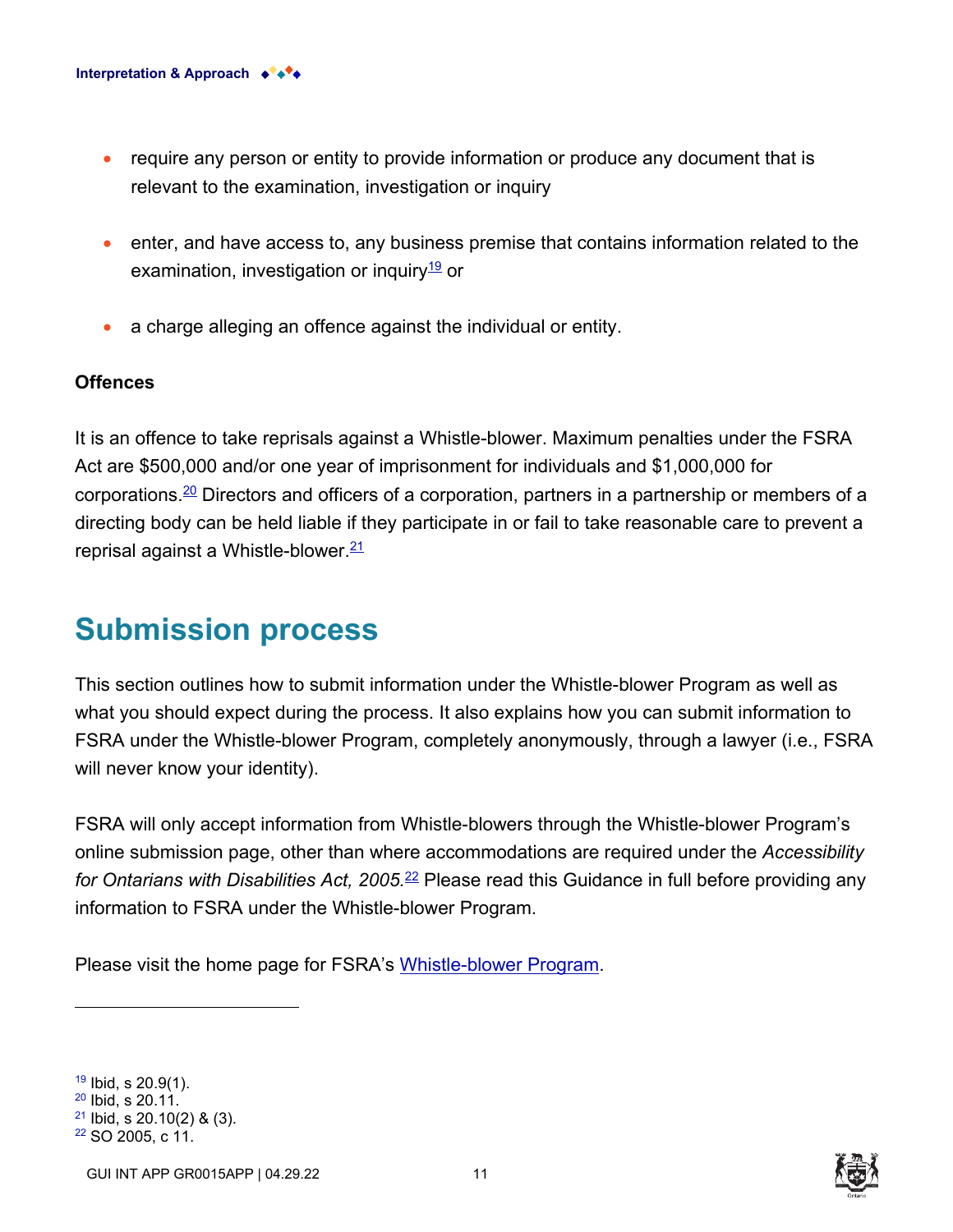### **Individual submissions**

Individuals and entities will be required to confirm the following before submitting information under the Whistle-blower Program:

- I have read and understand the contents of this Guidance, including the circumstances in which my identity may be disclosed by FSRA.
- I have valuable, timely and primarily non-public information related to Misconduct in a Regulated Sector.
- I am coming forward in good faith.
- I request that FSRA keep my identity confidential.
- I certify that all of the information provided in my submission, including my name and description of Misconduct, is true and complete.
- I understand that FSRA may disclose my identify to a law enforcement agency without my consent if I have committed an offence under the *Criminal Code (Canada)* or under a Regulated Sector statute which is related to the misconduct outlined in this application.

### **Anonymous submissions through a lawyer**

Individuals or entities who wish to provide information to FSRA under the Whistle-blower Program completely anonymously (i.e., FSRA will never know your identity as your lawyer is not required to provide it to FSRA) may retain a lawyer to submit information on their behalf.<sup>23</sup> All communications will be between FSRA and the lawyer designated to act on behalf of the individual or entity.

 $23$  Please note that individuals and entities are responsible for any costs related to retaining a lawyer. FSRA does not provide any reimbursement.

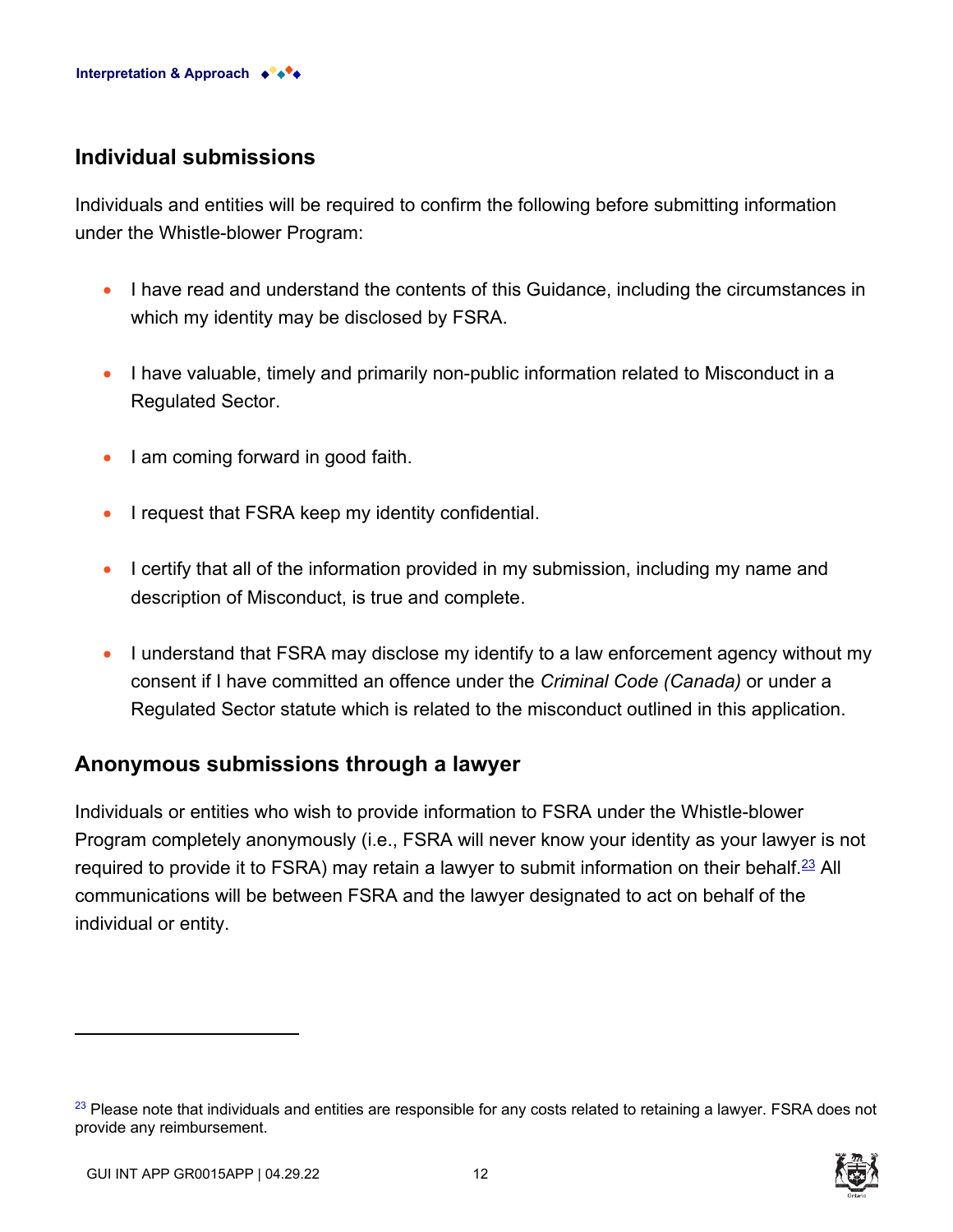Individuals or entities should review the [Individual Submission Form](https://www.fsrao.ca/media/9911/download) with their lawyer and either provide the requested content to their lawyer in writing or confirm the content before their lawyer submits the content to FSRA's Whistle-blower Program using the lawyer submission option.

Lawyers will be asked to certify the following before submitting information on behalf of their client to FSRA under the Whistle-blower Program:

- I have read and understand this Guidance and have explained it to my client.
- I have received from my client, or reviewed with my client, the content of the Individual Submission Form before submitting this information to FSRA.
- I have verified the identity of my client (through valid government issue photo ID).
- I am authorized to interact with FSRA and act on my client's behalf (including accepting an assurance of confidentiality should it be offered).
- I have confirmed with my client that, to the best of their knowledge, all of the information provided in this submission is true and complete.

### **Additional submissions**

Once you or your lawyer submit information to FSRA under the Whistle-blower Program, you or your lawyer will receive a one time ID and password. This ID and password will allow you or your lawyer to submit additional information to FSRA and track the progress of your submission. Please ensure you or your lawyer write down this ID and password and store it in a password protected space. You will not be able to access this ID and Password again.

FSRA staff will communicate the following information to you, or your lawyer, through a secure Whistle-blower web page:

- whether more information is needed; and/or
- where FSRA considers you to be a Whistle-blower under the FSRA Act and will provide you with a written assurance of confidentiality.

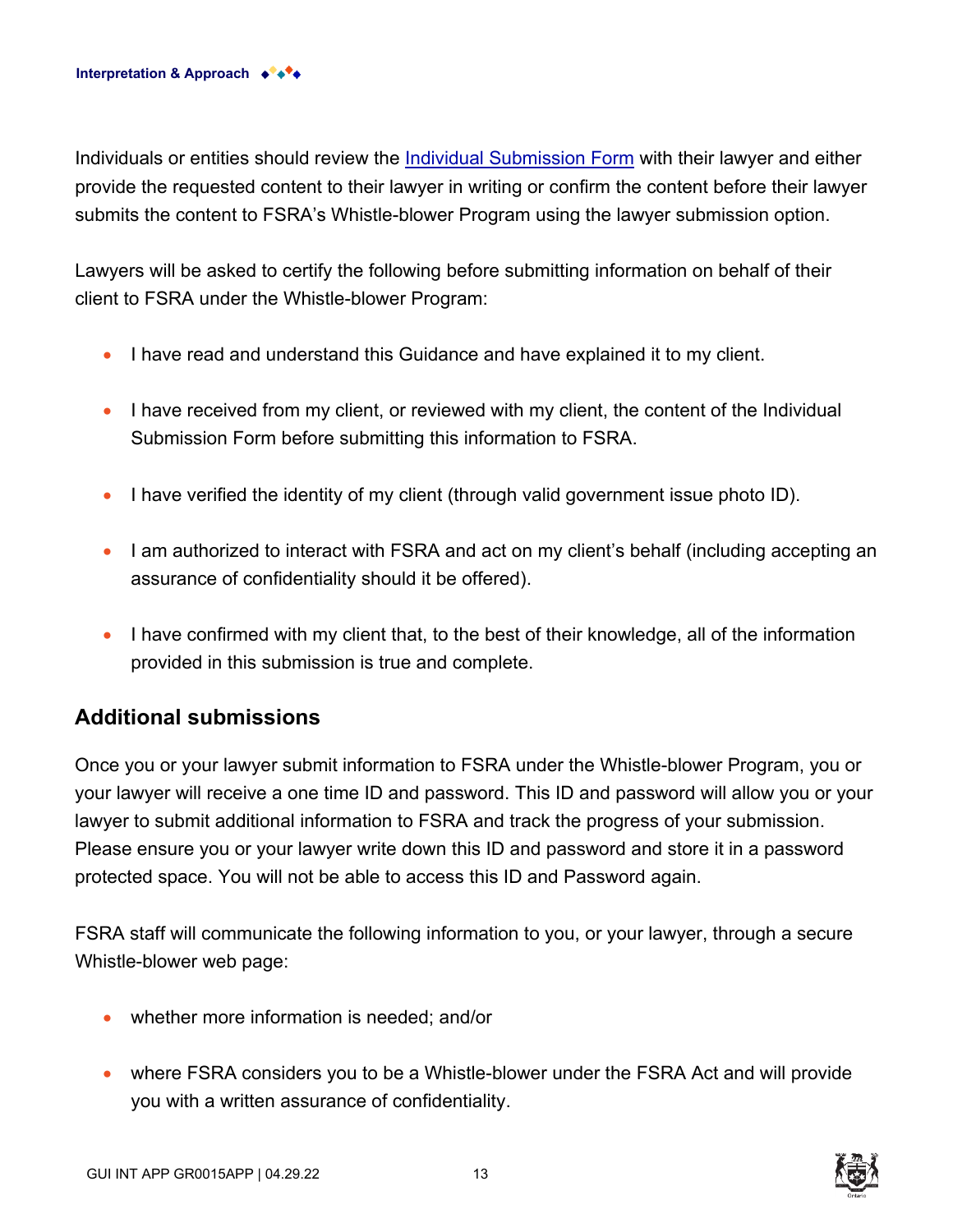# **Assurance of confidentiality**

FSRA's assurance of confidentiality will be made available to Whistle-blowers, or to a Whistleblower through their lawyers, via letter through FSRA's secure Whistle-blower web page. FSRA will provide Whistle-blowers with a written assurance of confidentiality only after their information is screened by FSRA and it is determined the Whistle-blower meets the requirements of the Whistle-blower Program as set out in this Guidance.

## **Whistle-blower records**

FSRA is legally required to retain all records submitted to FSRA under the Whistle-blower Program. This includes information associated with individuals or entities who are not considered Whistle-blowers, not offered an assurance of confidentiality and who do not benefit from the protections under the Whistle-blower Program as outlined in this Guidance. FSRA will apply all available legal protections and will only disclose information submitted to it under the Whistle-blower Program where required or authorized by law.

# **Confidentiality**

Whistle-blowers and lawyers representing Whistle-blowers should treat all information they provide to FSRA under the Whistle-blower Program as confidential, including their submissions and any information they acquire through their participation in the Whistle-blower Program.

## **Assistance**

Whistle-blowers may be asked to assist FSRA by providing additional information as needed, as well as work with FSRA to locate information related to the Misconduct described in their application. This may include the Whistle-blower testifying at an enforcement proceeding where such disclosure is required.

# **Use of information**

FSRA takes a progressive, measured and proportional approach to enforcement. This means that where a regulated entity or individual has not complied with regulatory requirements, FSRA will determine the appropriate action after considering the evidence and the unique circumstances of the non-compliance or non-adherence to a particular obligation, including the seriousness and nature of the contravention, risk to consumers and pension plan beneficiaries,